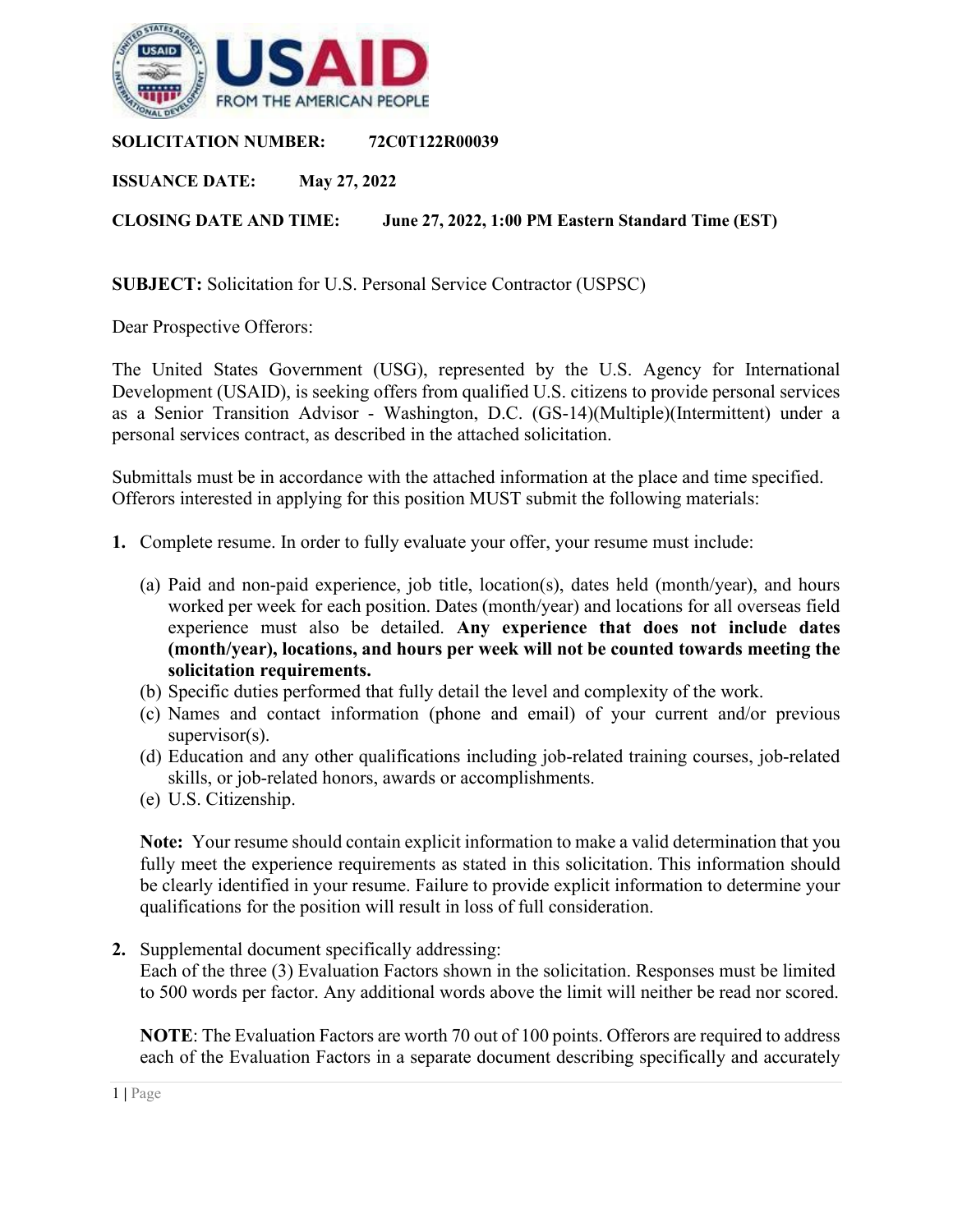what experience, training, education and/or awards they have received that are relevant to each factor.

**3. USPSC Offeror Information for Personal Services Contracts form AID 309-2**. Offerors are required to complete and sign the form. **Due to COVID-19 and limited access to equipment, we are currently accepting electronic and typed signatures on the AID 309-2 form.**

NOTE ABOUT THE DATA UNIVERSAL NUMBERING SYSTEM AND SYSTEM FOR AWARD MANAGEMENT REQUIREMENTS All USPSCs with a place of performance in the United States are required to be registered in the System for Award Management (SAM) database prior to receiving an offer. You will be disqualified if you either fail to comply with this requirement or if your name appears on the excluded parties list. The selectee will be provided with guidance regarding this registration.

**Additional documents submitted will not be accepted.** Incomplete or late offers will not be considered. Your complete resume and the AID 309-2 form must be mailed or emailed to OTIjobs@usaid.gov

Offerors can expect to receive a confirmation email when offer materials have been received. Offerors should retain for their records copies of all enclosures which accompany their offers. This solicitation in no way obligates USAID to award a PSC contract, nor does it commit USAID to pay any cost incurred in the preparation and submission of the offer.

Offeror resources are available at [www.otijobs.net/guidance-for-applying.](http://www.otijobs.net/guidance-for-applying) Any questions on this solicitation may be directed to:

OTI Recruitment Team E-Mail Address: OTIjobs@usaid.gov Website: www.OTIjobs.net

Sincerely,

Jaclyn Humphrey Acting Supervisory Contracting Officer Jaclyn Humphrey Date: 2022.05.27 Digitally signed by Jaclyn Humphrey 12:14:49 -04'00'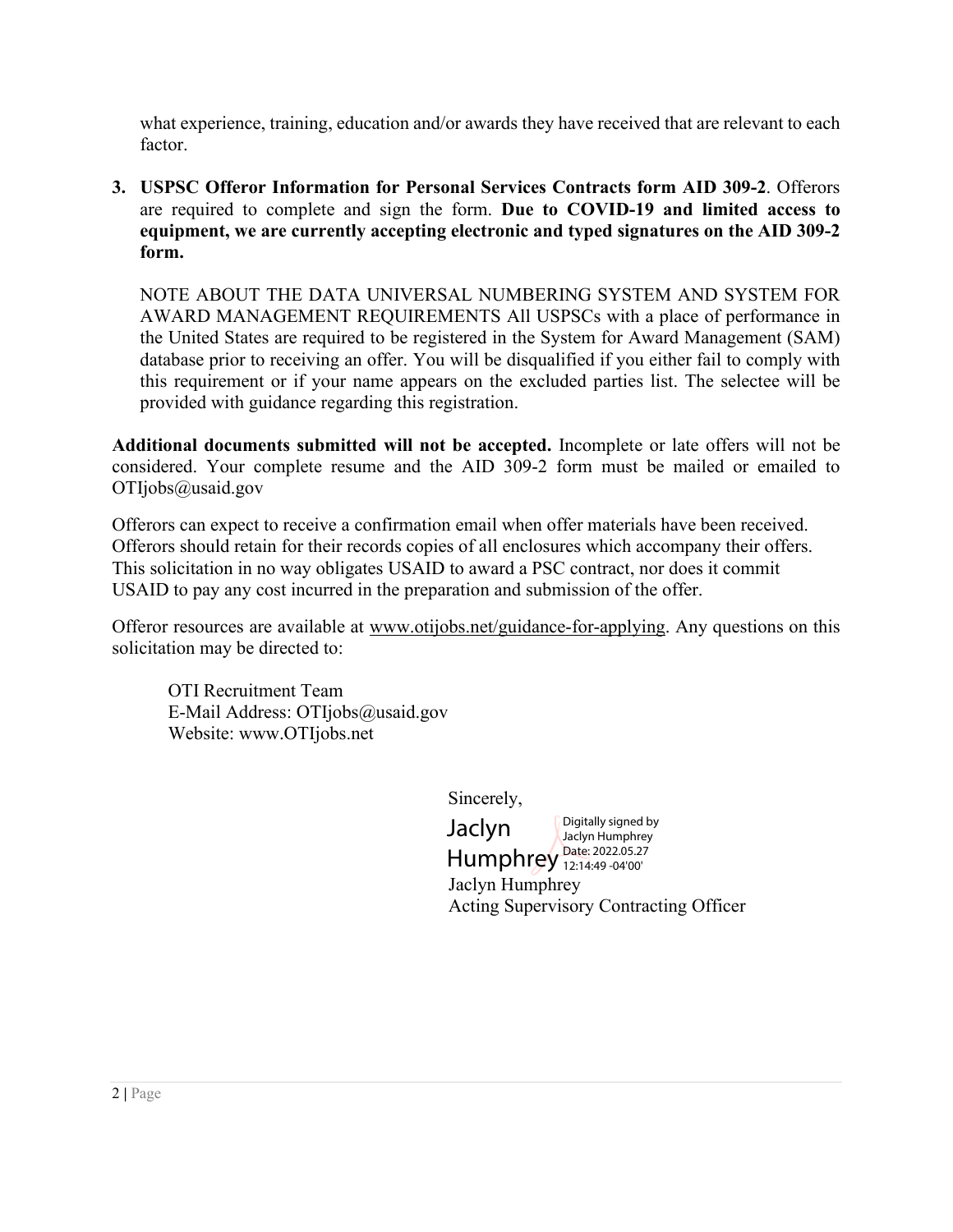# **I. GENERAL INFORMATION**

### **1. SOLICITATION NO.:** 72C0T122R00039

**2. ISSUANCE DATE:** May 27, 2022

#### **3. CLOSING DATE AND TIME FOR RECEIPT OF OFFERS:** June 27, 2022, 1:00 pm Eastern Time

4. POINT OF CONTACT: OTI Recruitment Team, Email at [OTIjobs@usaid.gov.](mailto:OTIjobs@usaid.gov)

#### **5. POSITION TITLE:** Senior Transition Advisor

**6. MARKET VALUE**: This position will be filled at the GS-14 (\$126,233 - \$164,102 per annum) equivalent level, DC-locality pay. Final compensation will be negotiated within the GS-14 levels based upon the selectee's history, qualifications, previous relevant experience and work history, and educational background as reported on AID-309-2. For selectees whose salary has been established on a Federal pay scale (i.e. General Schedule) or its equivalent, the base salary (not including locality pay) of their grade/step will be the basis of the salary negotiation. **Salaries over and above the pay range will not be entertained or negotiated.** Offerors who live outside the Washington, DC area will be considered for selection, but no relocation expenses will be reimbursed.

For selected offerors whose salary has been established on a Federal pay scale (i.e. General Schedule) or its equivalent, the base salary (not including locality pay) of their grade/step will be the basis of the salary negotiation. The final salary will be negotiated at a step on the General Schedule (Base) Salary Table articulated as an annual rate amount; however, as an intermittent position, the PSC hired under this contract will provide a maximum of 250 workdays of services on an annual basis (see Section I, item 6, Period of Performance). The selected offeror will be eligible for applicable allowances as described in Section VI on the same basis as U.S. government employees while on temporary duty in foreign areas.

The title of the position at the GS-14 level will be "Senior Transition Advisor."

#### **7. PERIOD OF PERFORMANCE:** One (1) year, with four (4) one-year option periods.

START DATE**:** Within 45 days of receiving notification that required security clearance has been obtained.

The Personal Services Contractor hired under this contract will provide up to a maximum of 250 workdays of services on an annual basis. The specific projects, as well as dates, number of days and locations to be worked, will be determined by mutual agreement between the incumbent and their OTI supervisor according to the programmatic needs of OTI. There is no obligation by OTI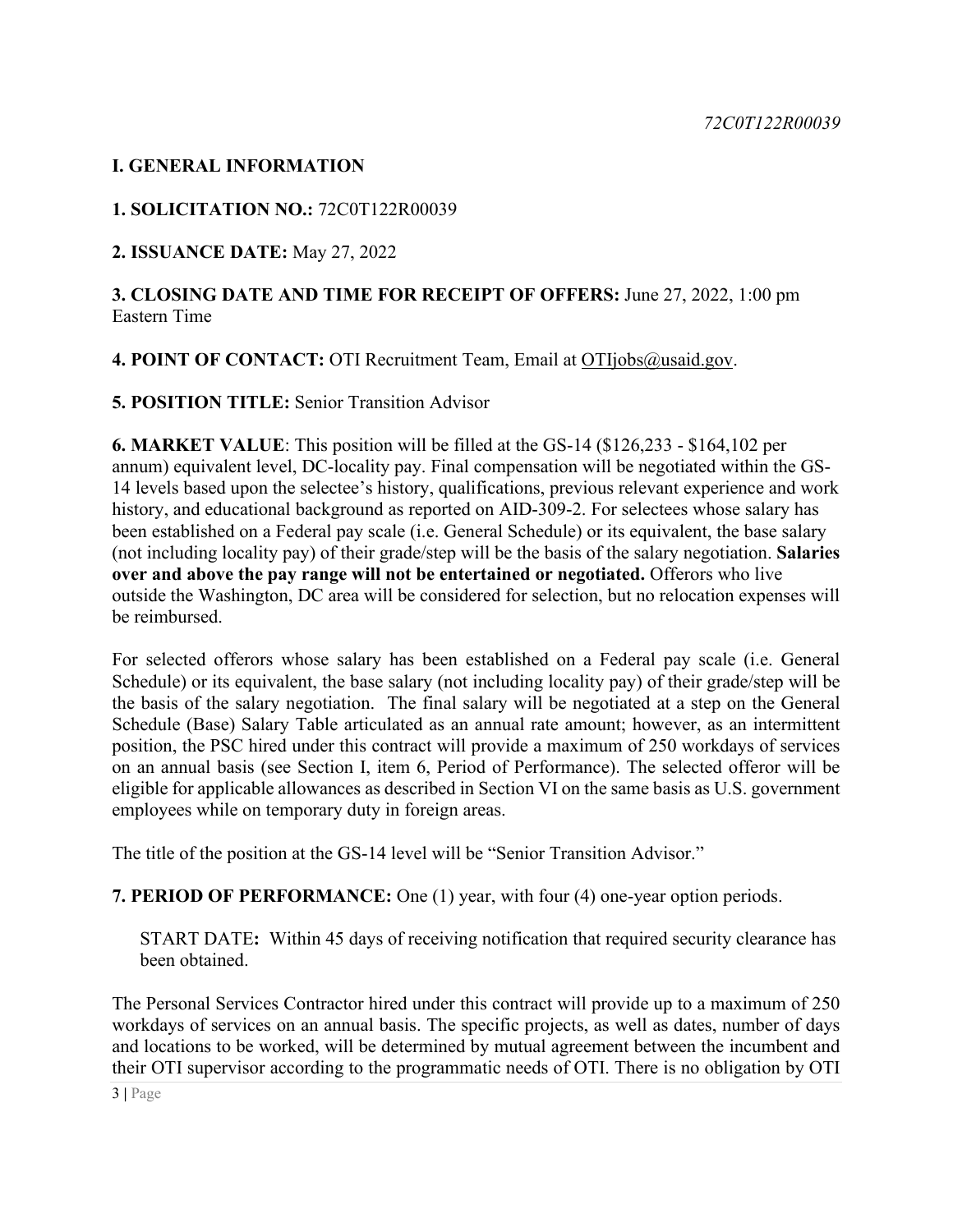to provide assignments for a minimum number of days, and the contractor is free to provide "blackout" dates during which they will not be available to accept assignments.

This recruitment is for an intermittent USPSC. Extension of the contract is not guaranteed.

**8. PLACE OF PERFORMANCE:** Washington, D.C., with potential travel as stated in the position description.

# **9. ELIGIBLE OFFERORS:** United States Citizens

# **10. SECURITY LEVEL REQUIRED:** SECRET

# **11. STATEMENT OF DUTIES**

POSITION DESCRIPTION

# **BACKGROUND**

USAID's Office of Transition Initiatives (OTI) is seeking highly motivated, highly qualified individuals who want the opportunity to help support rapid international transition programs for priority conflict-prone countries. Created in 1994 as a distinct operating unit within USAID, OTI helps local partners advance peace and democracy in politically-transitioning countries. In support of U.S. foreign policy, OTI seizes emerging windows of opportunity in the political landscape to promote stability, peace, and democracy by catalyzing local initiatives through adaptive and agile programming.

Countries experiencing a significant political transition in the midst of a disaster or emerging from civil conflict have unique needs that cannot be fully addressed by traditional disaster relief. Timely and effective assistance to promote and consolidate peaceful, democratic advances can make the difference between a successful or a failed transition. OTI assists in securing peace by aiding indigenous, mostly non-governmental, civil society and media organizations. OTI uses such mechanisms as support for re-integration of ex-combatants into civilian society; development of initiatives to promote national reconciliation; identification of quick-impact community self-help projects to meet urgent economic needs; and aid to independent media outlets and communitybased organizations to help promote informed debate and broaden public participation.

To respond quickly and effectively and meet its program objectives and mandate OTI retains a group of high level professionals and experts under U.S. Personal Services Contracts (USPSCs). These knowledgeable and skilled professionals make up the vast majority of the OTI work force and are at its forefront implementing and achieving the office's programmatic goals and objectives. Some of these USPSCs serve on intermittent contracts and are referred to in OTI as "bullpenners," providing support in a surge capacity. Those serving in the bullpen must be prepared to work both in Washington and the field, often with little time for preparations*.* There are several benefits that USPSCs may participate in, such as partial reimbursement for health and life insurance costs, as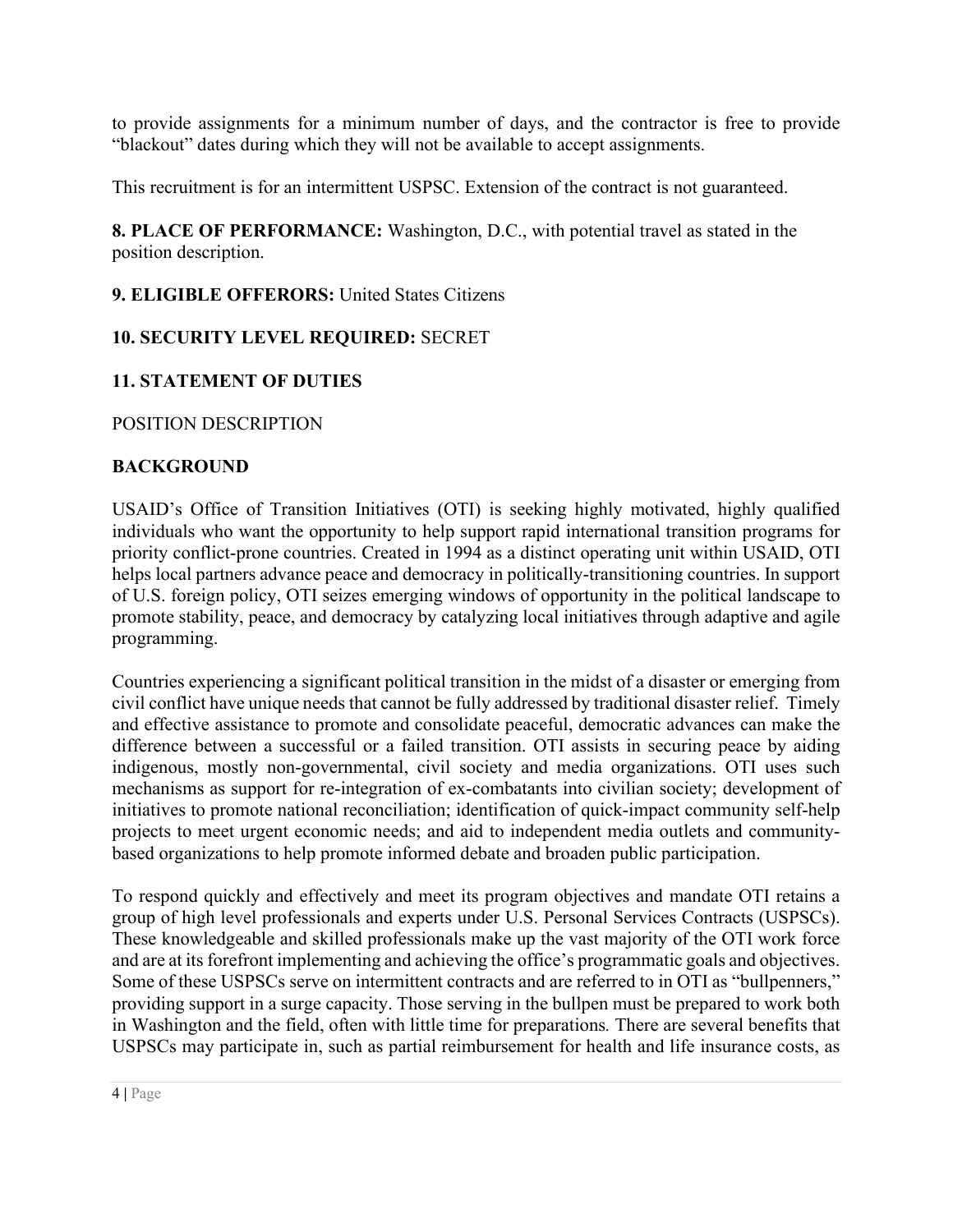well as full coverage of workers' compensation, among other benefits. For more complete information on USPSC benefits, please see Section VI of this solicitation.

**OTI's DEIA Vision Statement:** OTI is a collaborative environment that represents the global community at all levels of our organization. Uniting diverse backgrounds and experiences, we value individual expertise to advance peace and democracy around the world.

Values and associated behaviors that will enable this vision are:

#### **Trust**

- Model open communication, active listening and candor.
- Believe others when they share their experiences.

# **Respect**

- A respectful attitude should be shown to everyone.
- Allow for others to express complete opinion/thoughts without interruption, while recognizing that there are other perspectives and lived experiences.

# **Belonging (Accessibility)**

- Serve as an ally to those who feel excluded (professionally, socially, personally, etc.).
- Promote togetherness and acceptance through equitable behavior.

# **Empathy**

- Listen to understand, create space to be real/feel.
- Remind yourself to be conscious of how others may feel or receive your words

#### **Self-awareness/accountability**

- Supervisors hold their peers to account on their expectations and behaviors.
- Seek regular, constructive feedback to understand how your words and actions affect and influence others, and how they are being perceived and interpreted.
- Acknowledge unconscious bias and be willing to learn and change behavior when confronted/corrected.

For more information about OTI and its country programs please see: *<https://www.usaid.gov/stabilization-and-transitions>*

#### INTRODUCTION

The OTI Senior Transition Advisor position utilizes the oversight and management experience and skills gained from working with political transition programs and operations in the field, to advise on programmatic and operational processes in Washington D.C. in support of transition programming overseas. This position also supports assessments, new country start-ups, program

5 **|** Page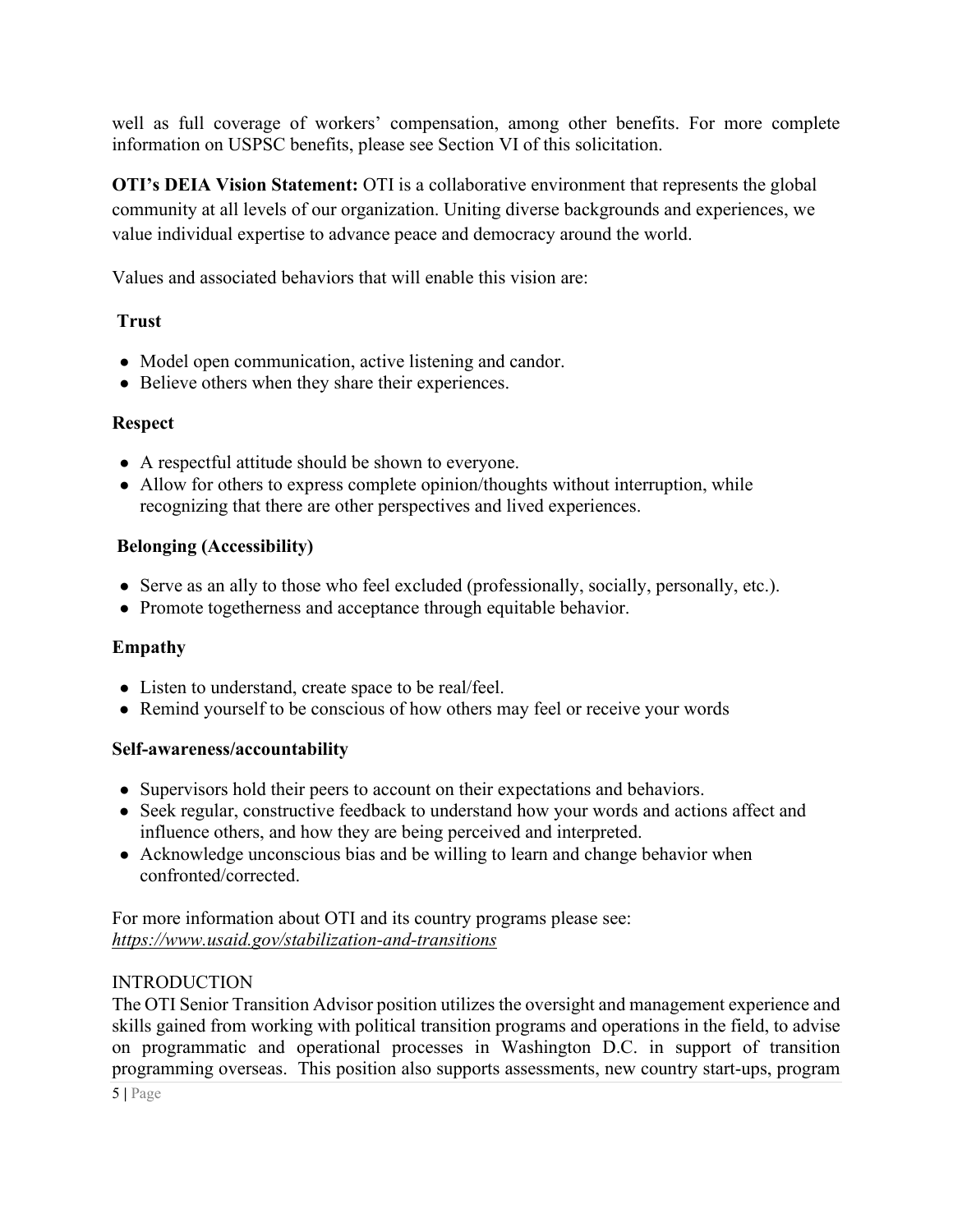implementation, program performance management processes, and training and mentoring for Washington and field-based staff. The incumbent may also be involved in strategic design of various OTI country programs and the development of management products and processes that respond to Office priorities. The Senior Transition Advisor is considered an expert in the field of political transitions, and has the demonstrated experience and skills to effectively support these programs both in Washington and in the field.

The OTI Senior Transition Advisor position allows OTI to take advantage of the accumulated field experience of incumbents and apply it across the Office. Having access to individuals with handson experience in transition programming enhances our ability to deepen understanding, identify opportunities and constraints, and be more prepared to execute programming when necessary. The Senior Transition Advisor position provides OTI with a pool of technical experts who are capable of flexing across teams, in Washington and the field, to advise on programmatic and operational processes based on their deep familiarity of transition programming.

# **CORE FUNCTIONAL AREAS OF RESPONSIBILITY**

#### DUTIES AND RESPONSIBILITIES

This position is based in Washington, D.C. and is designed to work primarily in Washington, with some field assignments. Field assignments cannot exceed 49% of the total days worked during a contract year. It is expected that this position will spend the vast majority of the time in Washington, rather than in the field. The OTI Senior Transition Advisor position utilizes the experiences and skills gained from providing oversight and management of political transition programs and operations in the field to advise on programmatic and operational processes in Washington in support of transition programming overseas. It also supports assessments, new country start-ups, program implementation, program performance management processes, and training and mentoring for Washington and field-based staff. The Personal Services Contractor (PSC) may also be involved in the strategic design of various OTI country programs or the development of management products and processes that respond to Office priorities. You are considered an expert in the field of political transitions, and have the demonstrated experience and skills to effectively support these programs both in Washington and in the field.

The work of the Senior Transition Advisor requires teamwork, the exercise of discretion, judgment, and personal responsibility. As a member of a highly operational office, you are willing and able to perform a wide range of administrative functions to help ensure programmatic success. You are highly flexible and willing to work under conditions of ongoing change, and remain professional and respectful of colleagues and authority in a diverse workforce. You place a premium on the building of positive relationships with your respective team both in Washington and colleagues in the field, and with key stakeholders both in and outside of USAID. You are able to prioritize and complete tasks without follow-up by the supervisor, while also filling in gaps as needed to ensure the responsiveness of the team. You are highly responsible, service-oriented, organized, pays close attention to detail, and are able to receive and respond to constructive criticism in a professional manner. You are a strategic thinker, articulate innovative ideas, present solutions, and are a positive role model for colleagues both in and outside of OTI. You are also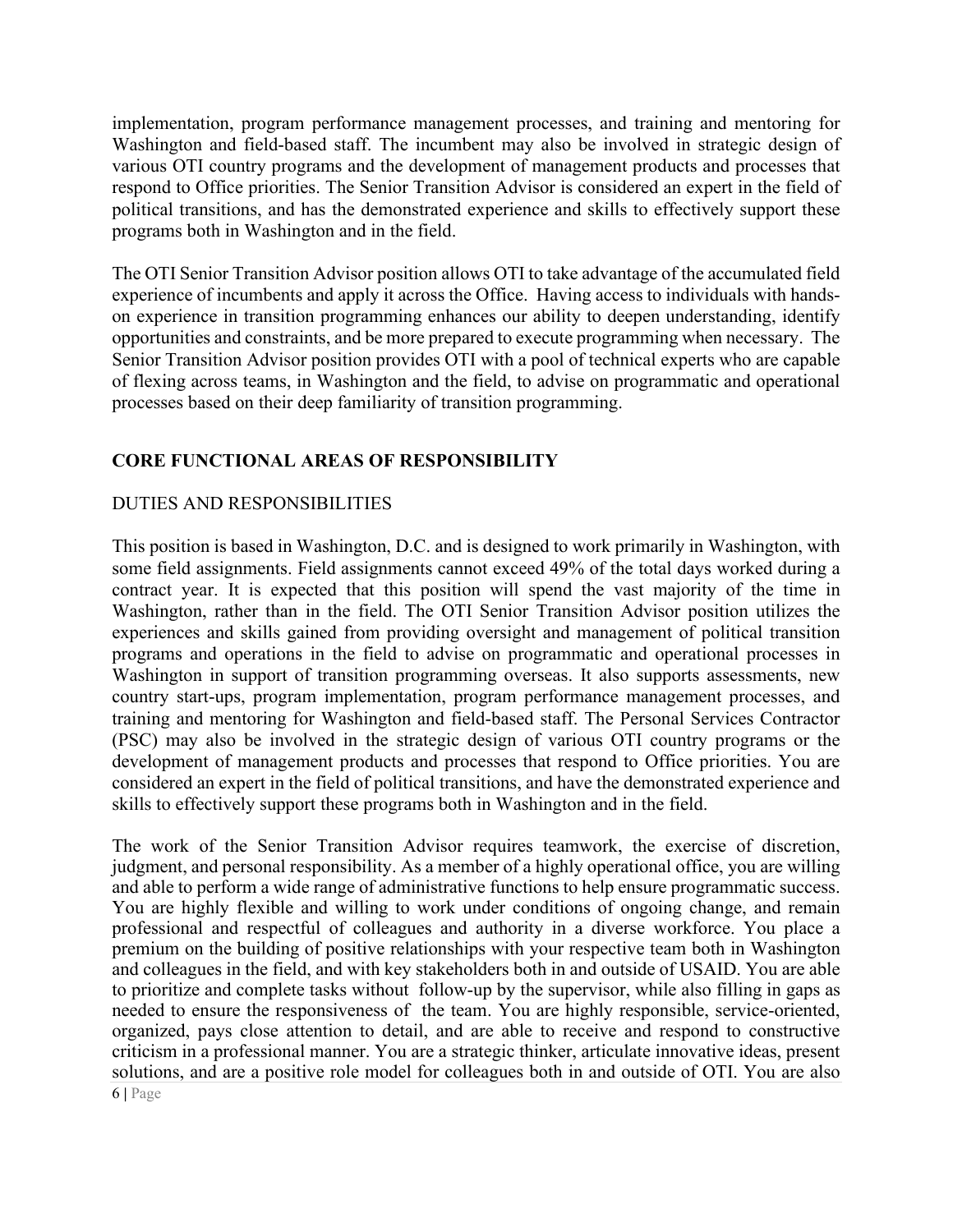committed to upholding USAID/OTI's Diversity, Equity, Inclusion, and Accessibility's (DEIA) Vision and Values as outlined in the background.

Under the direct supervision of the Washington-based Chief, Field Programs Division (FPD) or the Chief, Program Learning and Innovation Division (PLI), or the Chief, Operations and Management Division (OMD), or their designee, the Senior Transition Advisor will perform the following duties:

# *At the GS-14 Senior Transition Advisor level:*

- Fill critical needs for program advisement, management and implementation as well as staffing gaps in Washington, DC and, at times, in the field;
- Provide assistance with ongoing evaluations of OTI programs or activities in the field; manage program budgets; supervise the implementation of OTI-financed activities, including overseeing and/or managing the selection of program implementers such as grantees, contractors, and personal services contractors; assist in selection of program implementers such as grantees, contractors, and personal services contractors; support monitoring and evaluation, knowledge management, and improved business practices; analyze and report on current political developments and security concerns; execute closeout activities; and provision of on-call technical assistance;
- Provide technical support to OTI programs and teams, primarily in Washington D.C. Examples of tasks may include: act as OTI's DC based Start-Up Manager for new OTI country program start-ups; conduct assessments for possible new country programs; conceptualize and design program strategies and objectives in close coordination with staff from OTI, USAID, the U.S. Department of State, and/or the implementing partner based on political analysis and U.S. Government policy; and support for the design and execution of programs that follow OTI's quick impact programming model;
- Represent and articulate OTI's mission, global programs, and business model to those within and outside USAID;
- Liaise with other CPS offices, other USAID Bureaus/Independent Offices (B/IOs), and other U.S. government agencies on program and policy direction;
- Serve on temporary details within OTI, other USAID bureaus/offices, or other U.S. Government (USG) agencies under this scope of work for a period not to exceed six (6) months. Duties performed while on detail must be directly related to the scope of work. Contracting Officer (CO) approval is required for the temporary detail. Any extension past the six (6) months requires CO approval;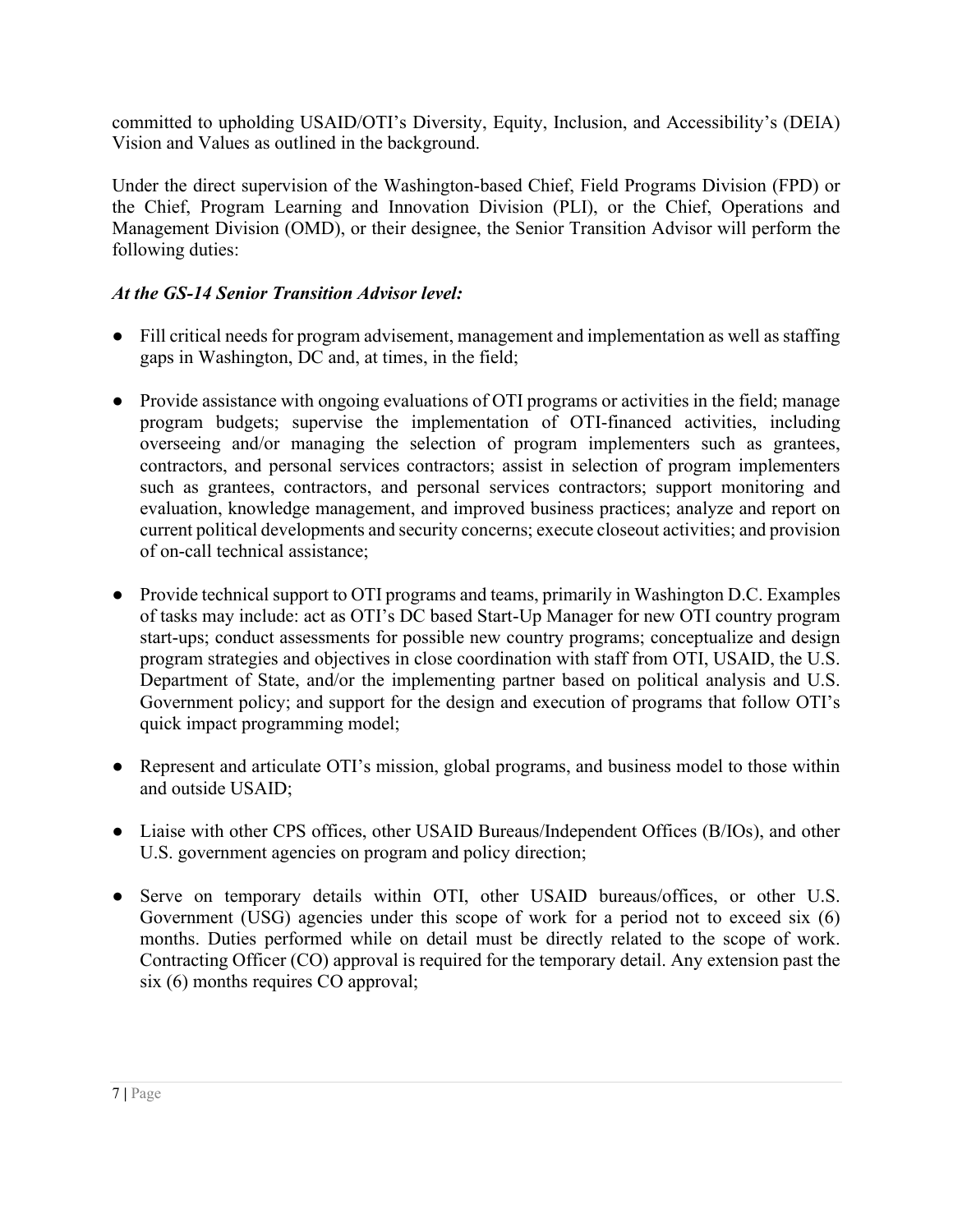- Supervise staff as delegated by the supervisor (e.g. Team Leads, Deputy Team Leads or Division Chiefs, etc.). Evaluate staff performance; recognize good performance; communicate where performance needs to be improved; resolve complaints; and approve leave requests and timesheets as well as training, travel and program and operations requests;
- Provide orientation, training, and mentoring for staff supervised; assign work, explain how duties are to be performed to meet expectations and communicate how the successful performance of those duties will be measured; and,
- Manage special tasks to support OTI's program-funded staff and fulfill OTI's program operations support objectives, including planning, organizing, directing, designing, and coordinating projects.

# SUPERVISORY RELATIONSHIP:

The Senior Transition Advisor will be supervised by the FPD Chief, the PLI Chief, the OMD Chief, or their designee.

# SUPERVISORY CONTROLS:

At the GS-14 level, the employee's supervisor provides administrative direction in terms of broadly defined missions or functions. The incumbent independently plans, designs and carries out project, studies, and programs. Results of the work are considered technically authoritative. There is no higher level official technically responsible for administering the program/project.

# **12. PHYSICAL DEMANDS**

While in Washington, the work is generally sedentary and does not pose undue physical demands. While traveling overseas, there may be some additional physical exertion including long periods of standing, walking over rough terrain, or carrying of moderately heavy items (less than 50 pounds).

# **13. WORK ENVIRONMENT:**

While in Washington, the work is generally performed in an office environment. While traveling overseas, the work may additionally involve special safety and/or security precautions, wearing of protective equipment, and exposure to severe weather conditions.

# **II. MINIMUM QUALIFICATIONS REQUIRED FOR THIS POSITION**

(Determines basic eligibility for the position. Offerors who do not meet all of the education and experience factors are considered NOT qualified for the position. See detailed instructions for demonstrating Education/Experience under "Submitting an Offer")

At a **minimum**, the offeror must have: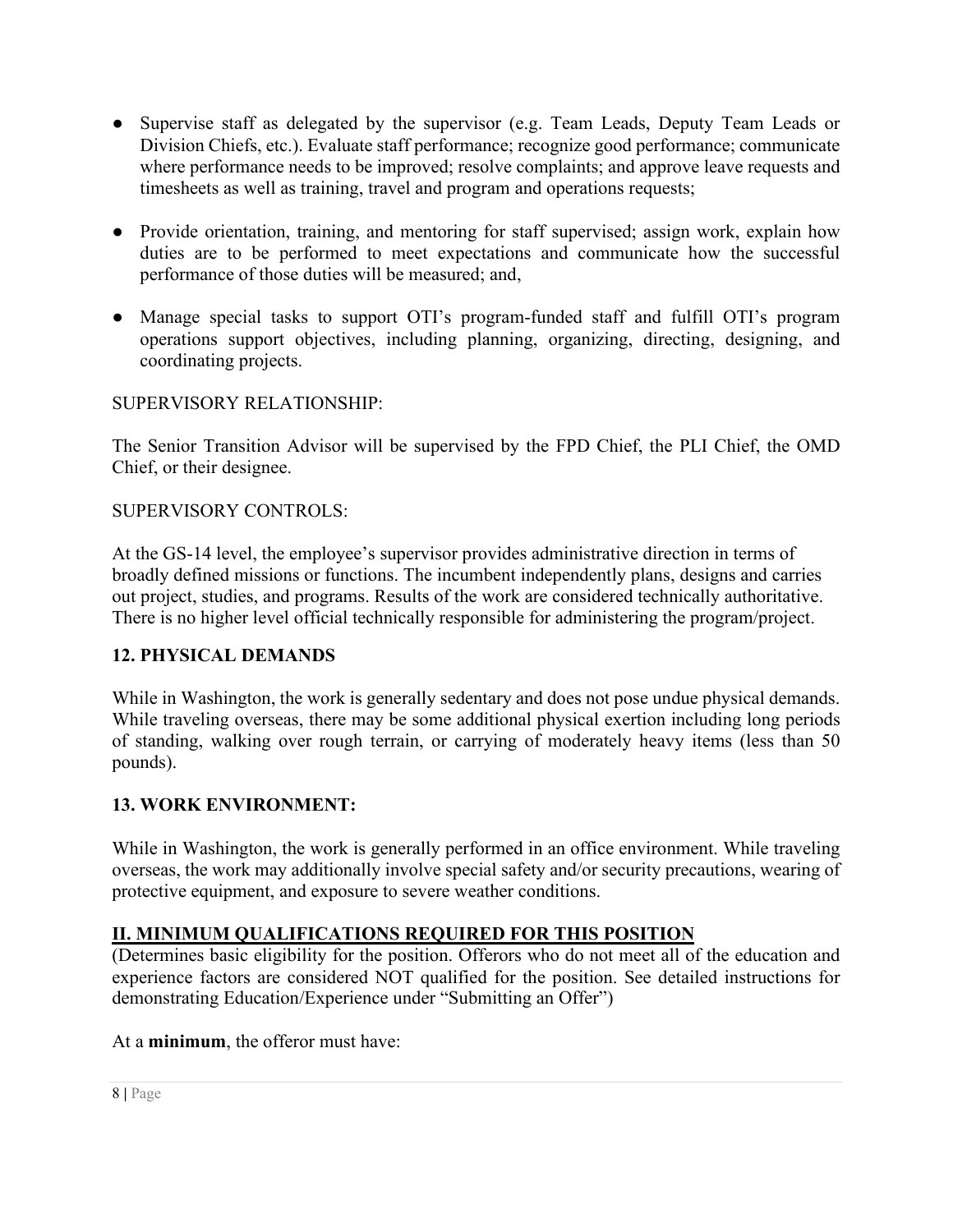# *At the GS-14 Senior Transition Advisor level:*

(1) A Master's degree with **seven (7) years** of work experience;

# **OR**

A Bachelor's degree with **nine (9) years** of work experience;

# **OR**

An Associate's Degree with **ten (10) years** of work experience;

# **OR**

A High School diploma/equivalent with **eleven (11) years** of work experience;

**AND**

- (2) **Six (6) years** project management experience with a U.S. Government foreign affairs agency, domestic or international assistance organization, or non-governmental organization in community development, economic development, mediation/arbitration, conflict resolution, democracy and governance, international law, political analysis, and/or human rights activities;
- (3) **Two (2) years** of overseas field experience (in person or virtual). A virtual temporary duty (TDY) is defined as work that would have been conducted in an overseas location if not for the COVID pandemic;
- (4) **Three (3) years** of supervisory experience (including mentoring, training, and guiding staff).

# **III. EVALUATION AND SELECTION FACTORS**

(Determines basic eligibility for the position. Offerors who do not meet all of the education and experience factors are considered NOT qualified for the position.

The Government may award a contract without discussions with offerors in accordance with FAR 52.215-1. The CO reserves the right at any point in the evaluation process to establish a competitive range of offerors with whom negotiations will be conducted pursuant to FAR 15.306(c). In accordance with FAR 52.215-1, if the CO determines that the number of offers that would otherwise be in the competitive range exceeds the number at which an efficient competition can be conducted, the CO may limit the number of offerors in the competitive range to the greatest number that will permit an efficient competition among the most highly rated offers. FAR provisions of this solicitation are available at [https://www.acquisition.gov/browse/index/far.](https://www.acquisition.gov/browse/index/far)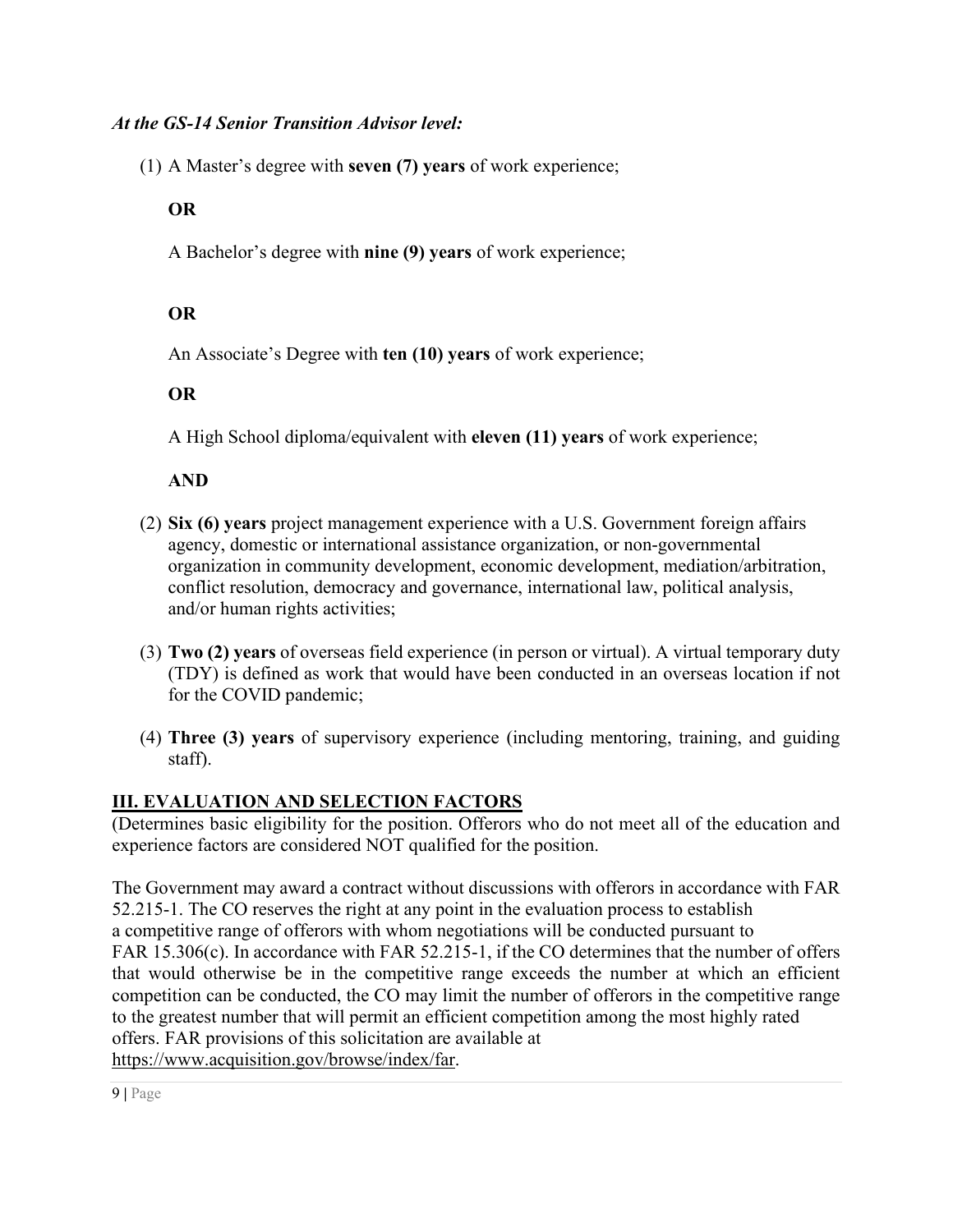# **SELECTION FACTORS:**

(Determines basic eligibility for the position. Offerors who do not meet all of the selection factors are considered NOT qualified for the position.)

- Offeror is a U.S. Citizen:
- Complete resume submitted. See cover page for resume requirements. Experience that cannot be quantified will not be counted towards meeting the solicitation requirements;
- Supplemental document specifically addressing how the candidate meets each of the Evaluation Factors submitted;
- Ability to obtain a SECRET level security clearance **(NOTE: Dual citizens may be asked to renounce second-country citizenship)**;
- Satisfactory verification of academic credentials.

A USAID Secret level security clearance is required prior to issuance of the contract for this position.

**NOTE:** If a full security investigation package is not submitted by the selected within 30 days after it is requested, the offer may be rescinded. If a security clearance is not able to be obtained within four months after the selected submits the initial security clearance documentation, the offer may be rescinded.

#### **EVALUATION FACTORS:**

(Used to determine the competitive ranking of qualified offerors in comparison to other offerors. The factors are listed in priority order from highest to least.)

Offerors should cite specific, illustrative examples for each factor. Responses will be rated using the point system described below. Failure to fully respond to each element of each Evaluation Factor will result in a reduction of points awarded. Responses must be limited to 500 words per factor. Any additional words above the limit will neither be read nor scored.

> Factor #1 Demonstrated experience leading, supervising, and training diverse professional staff, contractors, or grantees in challenging operating environments both in the home office and in the field.

> Factor #2 Demonstrated experience using political analysis to inform programming policy, strategies, and objectives, especially in conflict-prone environments.

Factor #3 Demonstrated experience diplomatically building relationships, interacting with and representing to U.S. Government agencies, donor and international organizations, implementing partners, and other key stakeholders.

**BASIS OF RATING:** Offerors who clearly meet the Education/Experience Requirements and Selection Factors will be further evaluated based on scoring of the Evaluation Factor responses. Offerors are required to address each of the Evaluation Factors in a separate document describing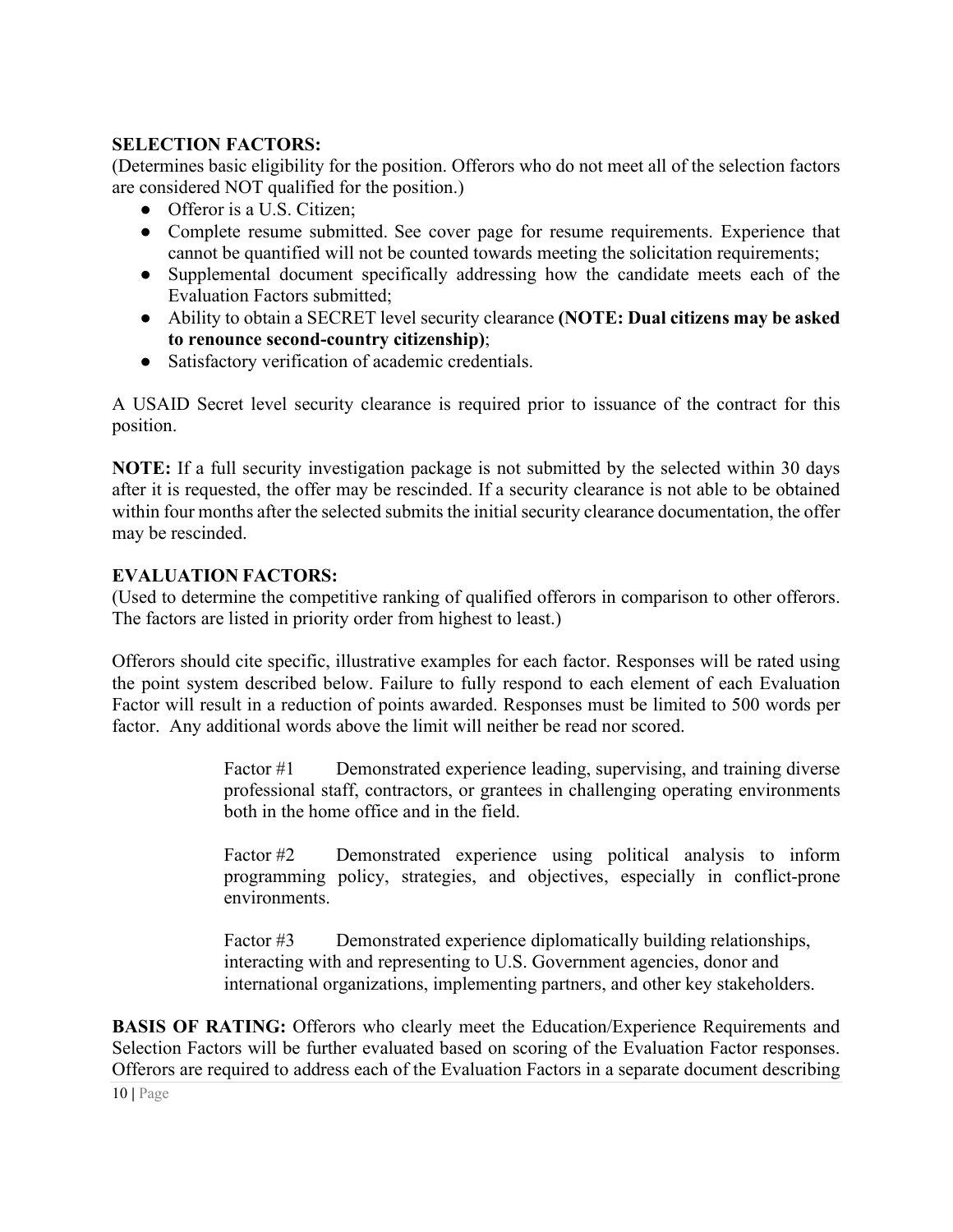specifically and accurately what experience, training, education and/or awards they have received that are relevant to each factor. Be sure to include your name and the announcement number at the top of each additional page. Failure to specifically address the Selection and/or Evaluation Factors may result in your not receiving credit for all of your pertinent experience, education, training and/or awards.

# **The Offeror Rating System is as Follows:**

Evaluation Factors have been assigned the following points:

Factor  $\#1 - 25$ Factor  $\#2 - 25$ Factor  $#3 - 20$ 

Total Possible – 70 Points

Interview Performance – 30 points

Satisfactory Professional Reference Checks – Pass/Fail (no points assigned)

# **Total Possible Points: 100**

The most qualified offerors may be interviewed, required to provide a writing sample, and demonstrate an ability to operate commonly used office applications. OTI will not pay for any expenses associated with the interviews. In addition, offers (written materials and interviews) will be evaluated based on content as well as on the offerors writing, presentation, and communication skills. In the event that an offeror has fully demonstrated their qualifications and there are no other competitive offerors, OTI reserves the right to forgo the interview process. Professional references and academic credentials will be evaluated for offerors being considered for selection. Offerors must submit at least three (3) professional references, one (1) of which must be a current or former supervisor. OTI reserves the right to contact previous employers to verify employment history. If the offeror had a previous position with USAID, the TEC and/or CO are encouraged to obtain reference checks from the previous supervisor(s) or CO(s). See [ADS 309.3.1.11.a.4](https://www.usaid.gov/sites/default/files/documents/309.pdf)

# **IV. SUBMITTING AN OFFER**

Offers must be **received** by the closing date and time at the address specified in **Section I, item 3**, and submitted to the Point of Contact in **Section I, item 4**.

Qualified offerors are **required** to submit:

- **1.** Complete resume. In order to fully evaluate your offer, your resume must include:
	- (a) Paid and non-paid experience, job title, location(s), dates held (month/year), and hours worked per week for each position. Dates (month/year) and locations for all overseas field experience must also be detailed. **Any experience that does not include dates**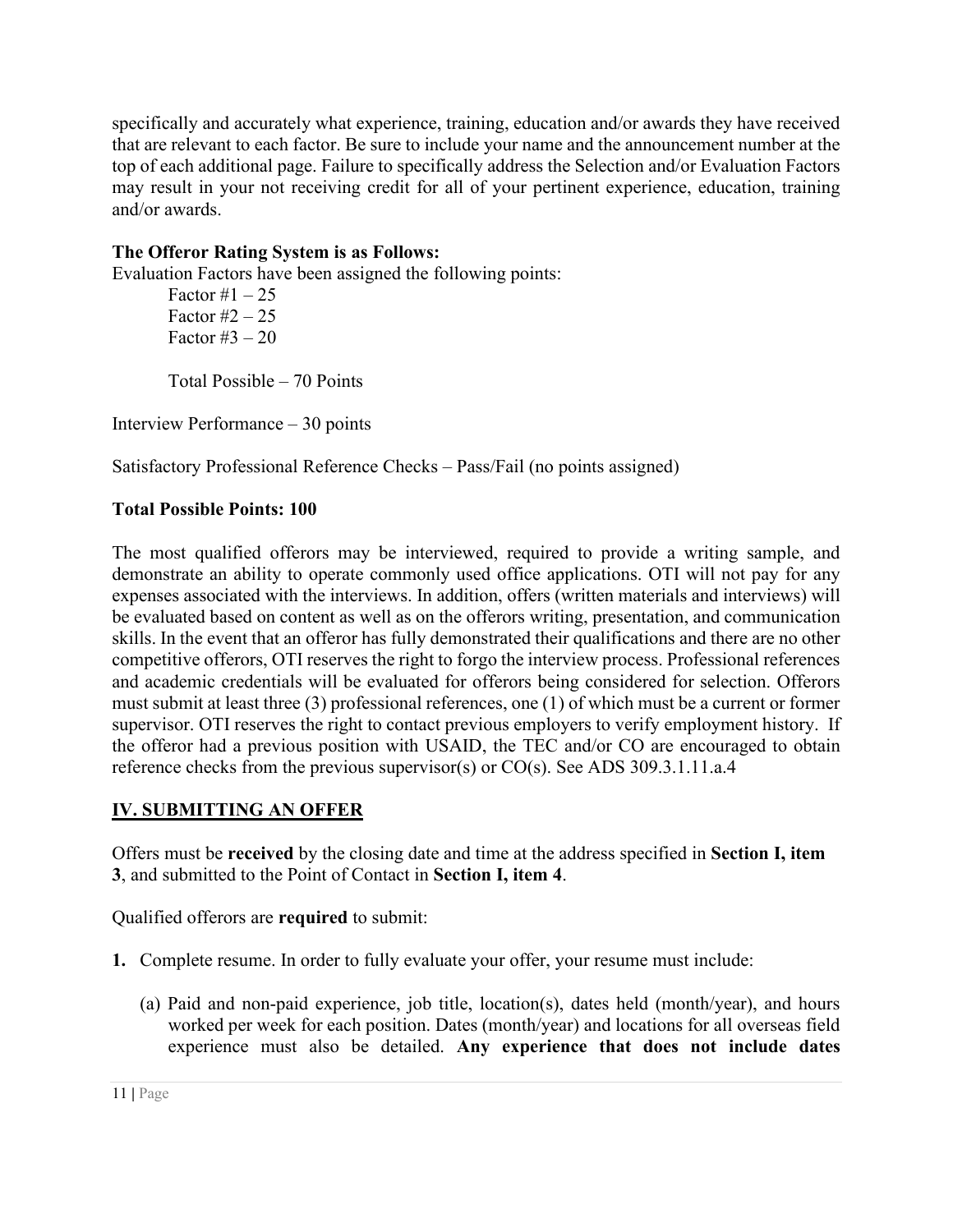#### **(month/year), locations, and hours per week will not be counted towards meeting the solicitation requirements.**

- (b) Specific duties performed that fully detail the level and complexity of the work.
- (c) Names and contact information (phone and email) of your current and/or previous supervisor(s).
- (d) Education and any other qualifications including job-related training courses, job-related skills, or job-related honors, awards or accomplishments.
- (e) U.S. Citizenship.

Your resume should contain **explicit information to make a valid determination that you fully meet the minimum qualification requirements** as stated in this solicitation. This information should be clearly identified in your resume. Failure to provide explicit information to determine your qualifications for the position will result in loss of full consideration.

# **2. Supplemental document specifically addressing:**

Each of the three (3) Evaluation Factors shown in the solicitation. Responses must be limited to 500 words per factor. Any additional words above the limit will neither be read nor scored.

**NOTE**: The Evaluation Factors are worth 70 out of 100 points. Offerors are required to address each of the Evaluation Factors in a separate document describing specifically and accurately what experience, training, education and/or awards they have received that are relevant to each factor.

#### **3. Offeror Information for Personal Services Contracts form AID 309-2.** Offerors are required to complete and sign the form. **Due to COVID-19 and limited access to equipment, we are currently accepting electronic and typed signatures on the AID 309-2 form.**

**4. Ensuring Adequate COVID-19 Safety Protocols for Federal Contractors -** The Offeror will be required to show proof that the Offeror is fully vaccinated against COVID-19 on or before the first day of onboarding or submit an approved reasonable accommodation to the CO. If the contractor does not meet this requirement the contract may be terminated.\* *\*See Notice Regarding Any Court Order Affecting the Implementation of E.O. 14042 in Section VIII below.* 

Additional documents submitted will not be accepted.

To ensure consideration of offers for the intended position, offers must prominently reference the solicitation number in the offer submission.

Offeror resources are available at [www.otijobs.net/guidance-for-applying.](http://www.otijobs.net/guidance-for-applying)

# **DOCUMENT SUBMITTALS**

**Via email**: OTIjobs@usaid.gov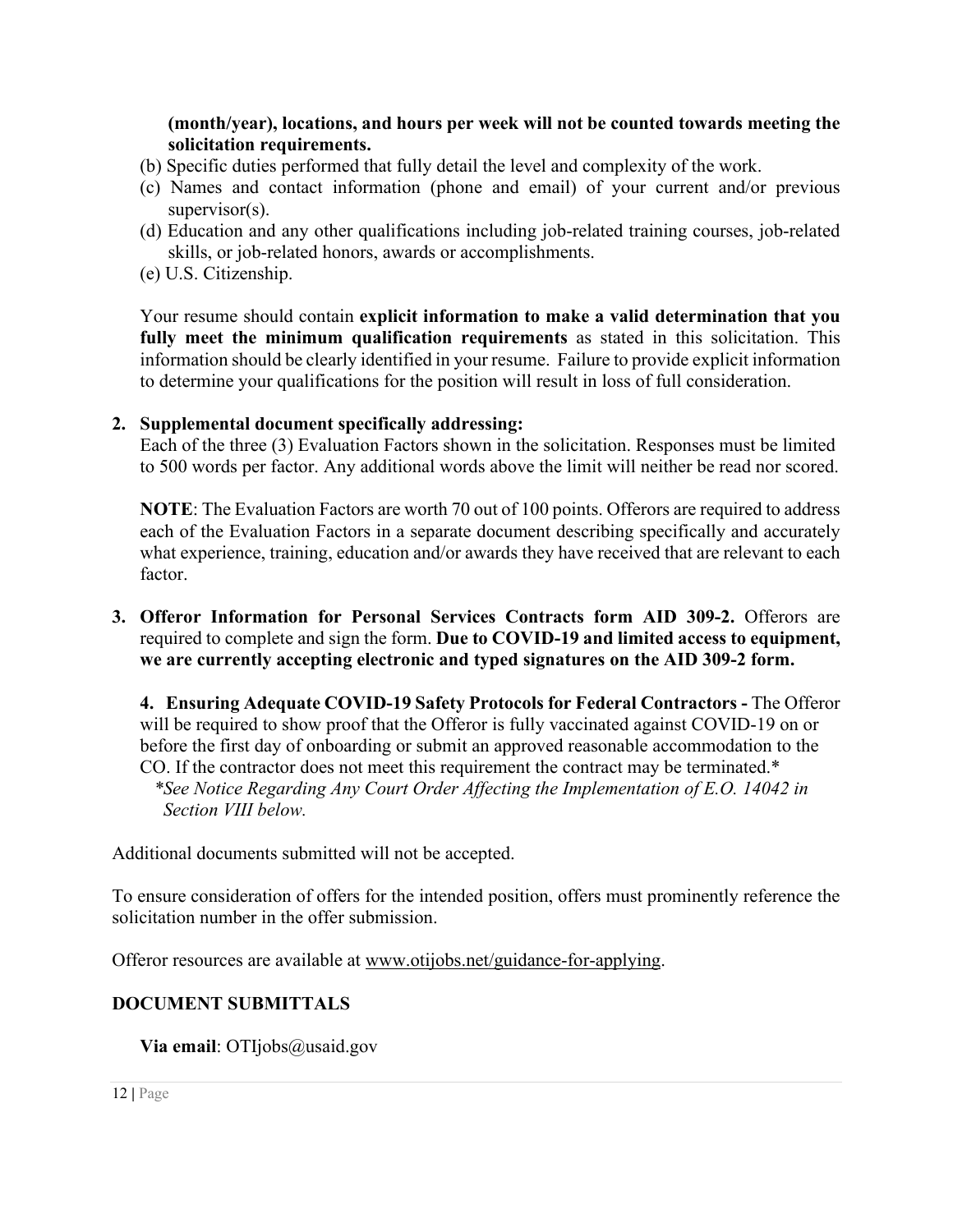# **NOTE REGARDING GOVERNMENT OBLIGATIONS FOR THIS SOLICITATION**

This solicitation in no way obligates USAID to award a PSC contract, nor does it commit USAID to pay any cost incurred in the preparation and submission of the offer.

# **NOTE REGARDING THE SYSTEM FOR AWARD MANAGEMENT (SAM)**

All individuals contracted as USPSCs with a place of performance in the United States are required to be registered in the SAM database. The selected offeror will be provided with guidance regarding this registration.

For general information about SAM, please refer to Federal Acquisition Regulation (FAR) Clause 52.204-6, Unique Entity Identifier and FAR 52.204-7, System for Award Management. https://www.acquisition.gov/far/part-52#FAR\_52\_204\_7 or [www.sam.gov.](http://www.sam.gov/)

ALL QUALIFIED OFFERORS WILL BE CONSIDERED REGARDLESS OF AGE, RACE, COLOR, SEX, CREED, NATIONAL ORIGIN, LAWFUL POLITICAL AFFILIATION, NON-DISQUALIFYING DISABILITY, MARITAL STATUS, SEXUAL ORIENTATION, AFFILIATION WITH AN EMPLOYEE ORGANIZATION, OR OTHER NON-MERIT FACTOR.

# **V. LIST OF REQUIRED FORMS PRIOR TO AWARD**

Once the Contracting Officer (CO) informs the successful offeror about being selected for a contract award, the CO will provide the successful offeror instructions about how to complete and submit the following forms. Forms outlined below can found at<http://www.usaid.gov/forms/>

- 1. Declaration for Federal Employment (OF-306).
- 2. Questionnaire for Sensitive Positions (for National Security) (SF-86), or Questionnaire for Non-Sensitive Positions (SF-85).
- 3. Finger Print Card (FD-258).

The contractor will be required to show proof that the contractor is fully vaccinated against COVID-19 on or before the first date of onboarding, or submit an approved reasonable accommodation to the CO. If the contractor does not meet this requirement the contract may be terminated.

# **VI. BENEFITS AND ALLOWANCES**

As a matter of policy, and as appropriate, a USPSC is normally authorized the following benefits and allowances:

#### 1. BENEFITS:

13 **|** Page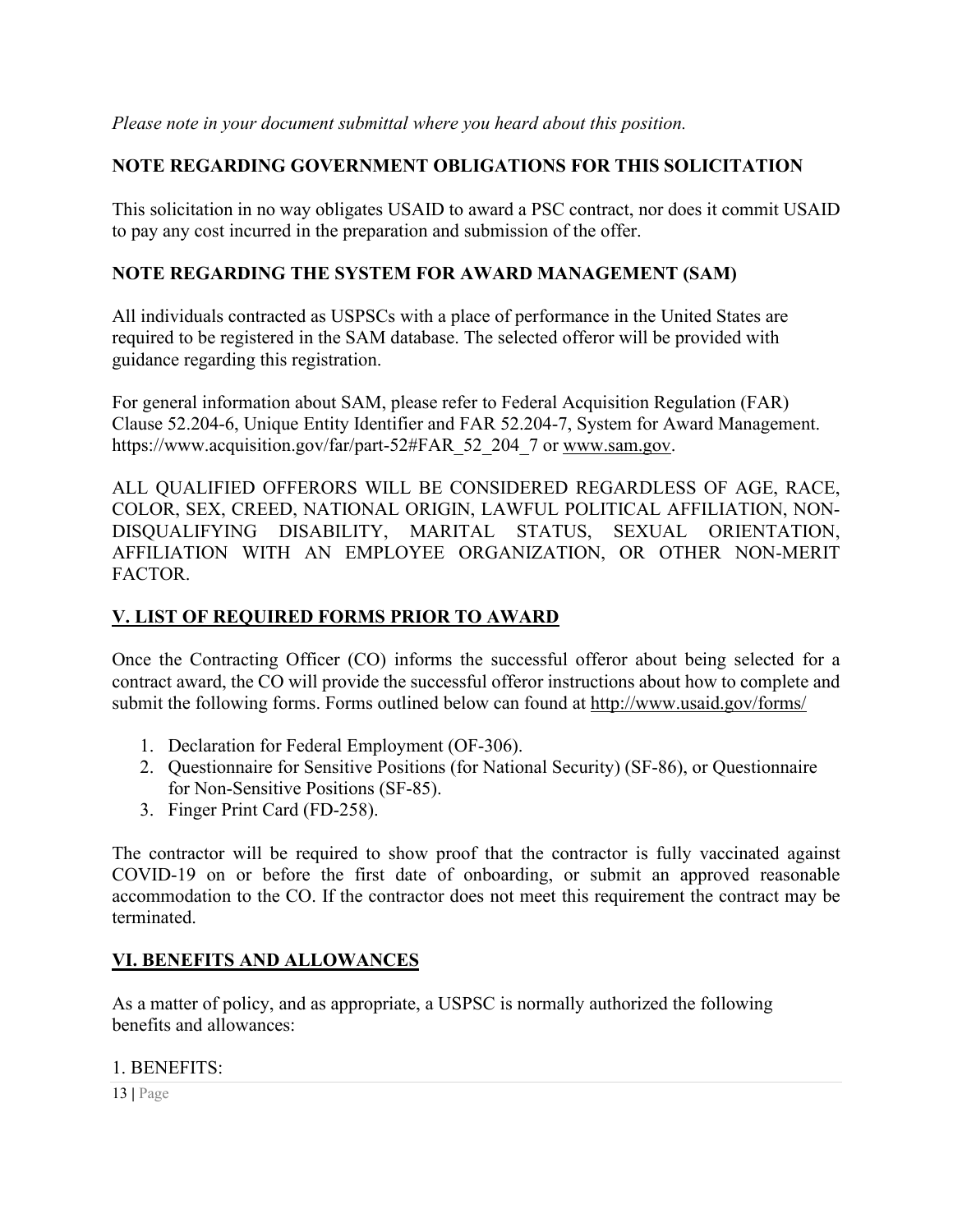- a) Employer's FICA Contribution
- b) Contribution toward Health & Life Insurance
- c) Pay Comparability Adjustment
- d) Annual Increase (pending a satisfactory performance evaluation)
- e) Eligibility for Worker's Compensation
- f) Annual and Sick Leave
- g) Paid Parental Leave

### 2. ALLOWANCES:

Section numbers refer to rules from the Department of State Standardized Regulations (Government Civilians Foreign Areas), available at [https://aoprals.state.gov/content.asp?content\\_id=282&menu\\_id=101](https://aoprals.state.gov/content.asp?content_id=282&menu_id=101)

| (a) Post Differential              | Chapter 500 and Tables in Chapter 900. |
|------------------------------------|----------------------------------------|
| (b) Living Quarters Allowance      | Section 130.                           |
| (c) Temporary Lodging Allowance    | Section 120.                           |
| (d) Post Allowance                 | Section 220.                           |
| (e) Supplemental Post Allowance    | Section 230.                           |
| (f) Payments During Evacuation     | Section 600.                           |
| (g) Education Allowance            | Section 270.                           |
| (h) Separate Maintenance Allowance | Section 260.                           |
| (i) Danger Pay Allowance           | Section 650.                           |
| (j) Education Travel               | Section 280.                           |

# **VII. TAXES**

USPSCs are required to pay Federal income taxes, FICA, Medicare and applicable State income taxes.

# **VIII. USAID REGULATIONS, POLICIES AND CONTRACT CLAUSES PERTAINING TO PSCs**

USAID regulations and policies governing USPSC awards are available at these sources:

**1. USAID Acquisition Regulation (AIDAR), Appendix D,** "Direct USAID Contracts with a U.S. Citizen or a U.S. Resident Alien for Personal Services Abroad," including contract clause "General Provisions," available at [https://www.acquisition.gov/aidar/aidar-appendix-d-direct-usaid-contracts-us-citizen-or-us](https://www.acquisition.gov/aidar/aidar-appendix-d-direct-usaid-contracts-us-citizen-or-us-resident-alien-personal-services-abroad)[resident-alien-personal-services-abroad](https://www.acquisition.gov/aidar/aidar-appendix-d-direct-usaid-contracts-us-citizen-or-us-resident-alien-personal-services-abroad) .

**2. Contract Cover Page form AID 309-1** available at [https://www.usaid.gov/forms.](https://www.usaid.gov/forms)

# **One Base Year Table – Senior Transition Advisor**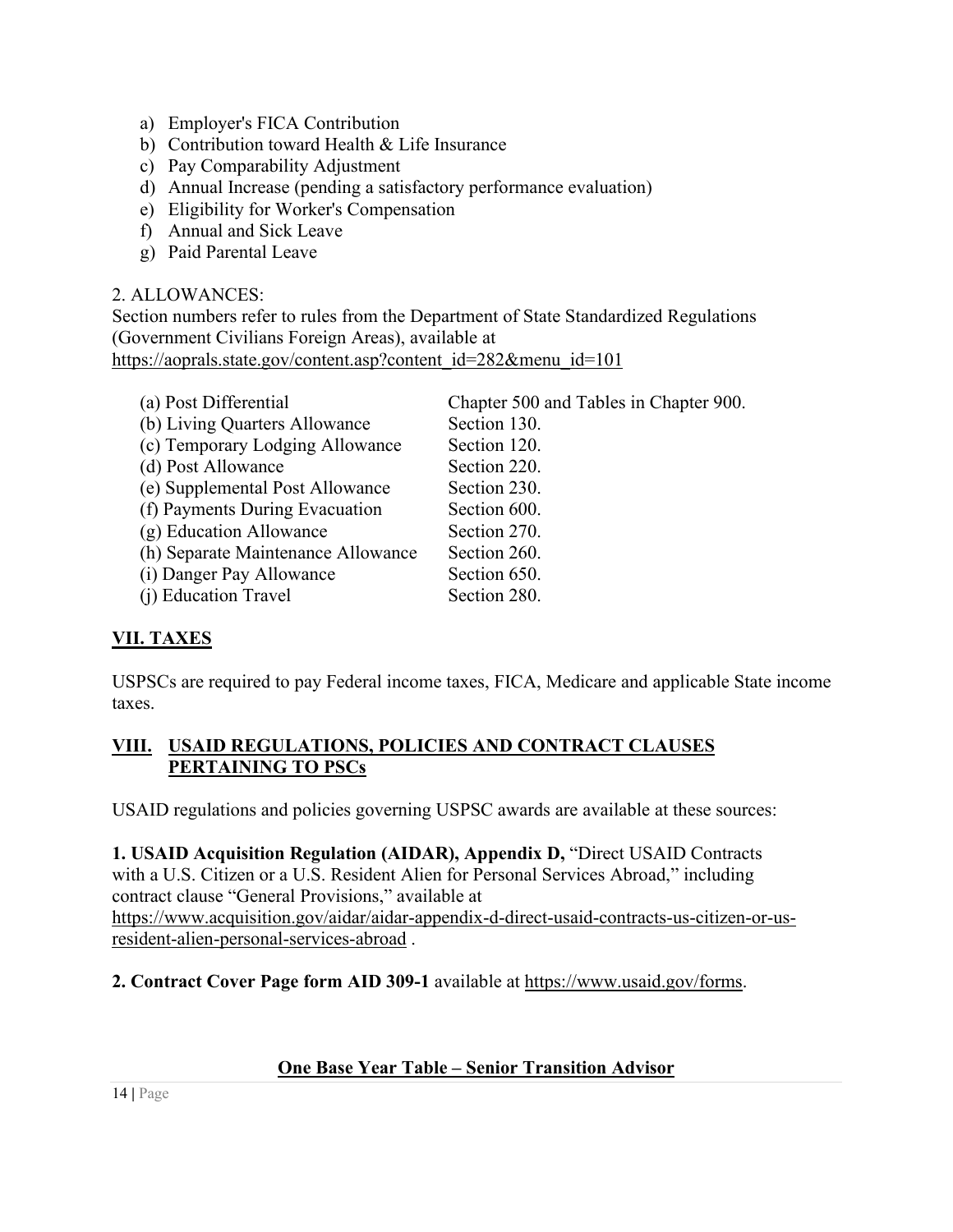| Item<br>N <sub>o</sub>      | Services (Description)                                                                                                                       | Qty | Unit | <b>Unit Price</b> | Amount |
|-----------------------------|----------------------------------------------------------------------------------------------------------------------------------------------|-----|------|-------------------|--------|
| (A)                         | (B)                                                                                                                                          | (C) | (D)  | (E)               | (F)    |
| 0001                        | <b>Base Year 1 - Compensation</b><br>Award Type: Cost<br>Product Service Code: R497<br>Accounting Info: <i>[insert from Phoenix]</i>         | 1   | LOT  |                   |        |
|                             | <b>Fringe Benefits/Other Direct Costs (ODCs)</b><br>Award Type: Cost<br>Product Service Code: R497<br>Accounting Info: [insert from Phoenix] |     |      |                   |        |
| <b>Total Estimated Cost</b> |                                                                                                                                              |     |      |                   | S      |

# **Four Option Years Table- Senior Transition Advisor**

| Item<br>No | Services (Description)                                                                                                                                                                                                                                          | Qty | Unit | <b>Unit Price</b> | Amount |
|------------|-----------------------------------------------------------------------------------------------------------------------------------------------------------------------------------------------------------------------------------------------------------------|-----|------|-------------------|--------|
| (A)        | (B)                                                                                                                                                                                                                                                             | (C) | (D)  | (E)               | (F)    |
| 1001       | Option Period (OP) 1 - Compensation<br>Award Type: Cost<br>Product Service Code: R497<br>Accounting Info: <i>[insert from Phoenix]</i><br>OP 1 - ODCs<br><b>Award Type: Cost</b><br>Product Service Code: R497<br>Accounting Info: <i>[insert from Phoenix]</i> | 1   | LOT  | S.                |        |
| 2001       | OP 2 - Compensation<br><b>Award Type: Cost</b><br>Product Service Code: R497<br>Accounting Info: [insert from Phoenix]                                                                                                                                          | 1   | LOT  | \$                |        |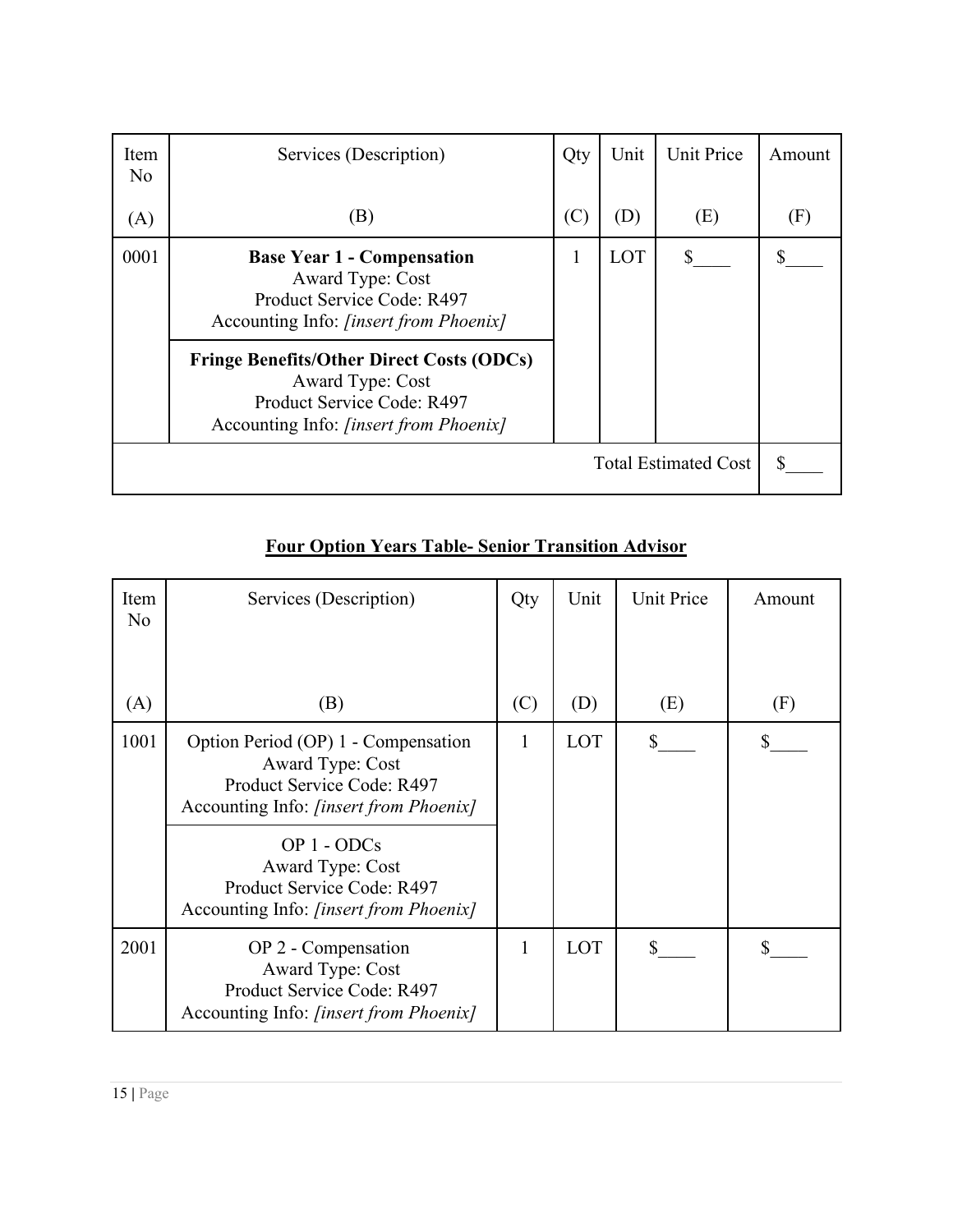|                                       | $OP$ 2 - $ODCs$<br><b>Award Type: Cost</b><br>Product Service Code: R497<br>Accounting Info: [insert from Phoenix]                     |              |            |               |  |
|---------------------------------------|----------------------------------------------------------------------------------------------------------------------------------------|--------------|------------|---------------|--|
| 3001                                  | Option Period (OP) 3 - Compensation<br>Award Type:Cost<br>Product Service Code: R497<br>Accounting Info: [insert from Phoenix]         | 1            | <b>LOT</b> | S.            |  |
|                                       | $OP$ 3 - $ODCs$<br>Award Type: Cost<br>Product Service Code: R497<br>Accounting Info: [insert from Phoenix]                            |              |            |               |  |
| 4001                                  | Option Period (OP) 4 - Compensation<br><b>Award Type: Cost</b><br>Product Service Code: R497<br>Accounting Info: [insert from Phoenix] | $\mathbf{1}$ | LOT        | $\mathcal{S}$ |  |
|                                       | $OP$ 4 - $ODCs$<br><b>Award Type: Cost</b><br>Product Service Code: R497<br>Accounting Info: [insert from Phoenix]                     |              |            |               |  |
| Total Estimated Cost [base + options] |                                                                                                                                        |              |            |               |  |

3. Acquisition and Assistance Policy Directives/Contract Information Bulletins **(AAPDs/CIBs)** for Personal Services Contracts with Individuals available at http://www.usaid.gov/work-usaid/aapds-cibs.

**4. Ethical Conduct.** By the acceptance of a USAID personal services contract as an individual, the contractor will be acknowledging receipt of the "Standards of Ethical Conduct for Employees of the Executive Branch," available from the U.S. Office of Government Ethics, in accordance with General Provision 2 and 5 CFR 2635. See<https://www.oge.gov/web/oge.nsf/OGE%20Regulations>

AAPDs and CIBs contain changes to USAID policy and General Provisions in USAID regulations and contracts. Please refer to<http://www.usaid.gov/work-usaid/aapds-cibs#psc>to determine which AAPDs and CIBs apply to this contract.

**5. PSC Ombudsman** The PSC Ombudsman serves as a resource for any Personal Services Contractor who has entered into a contract with the United States Agency for International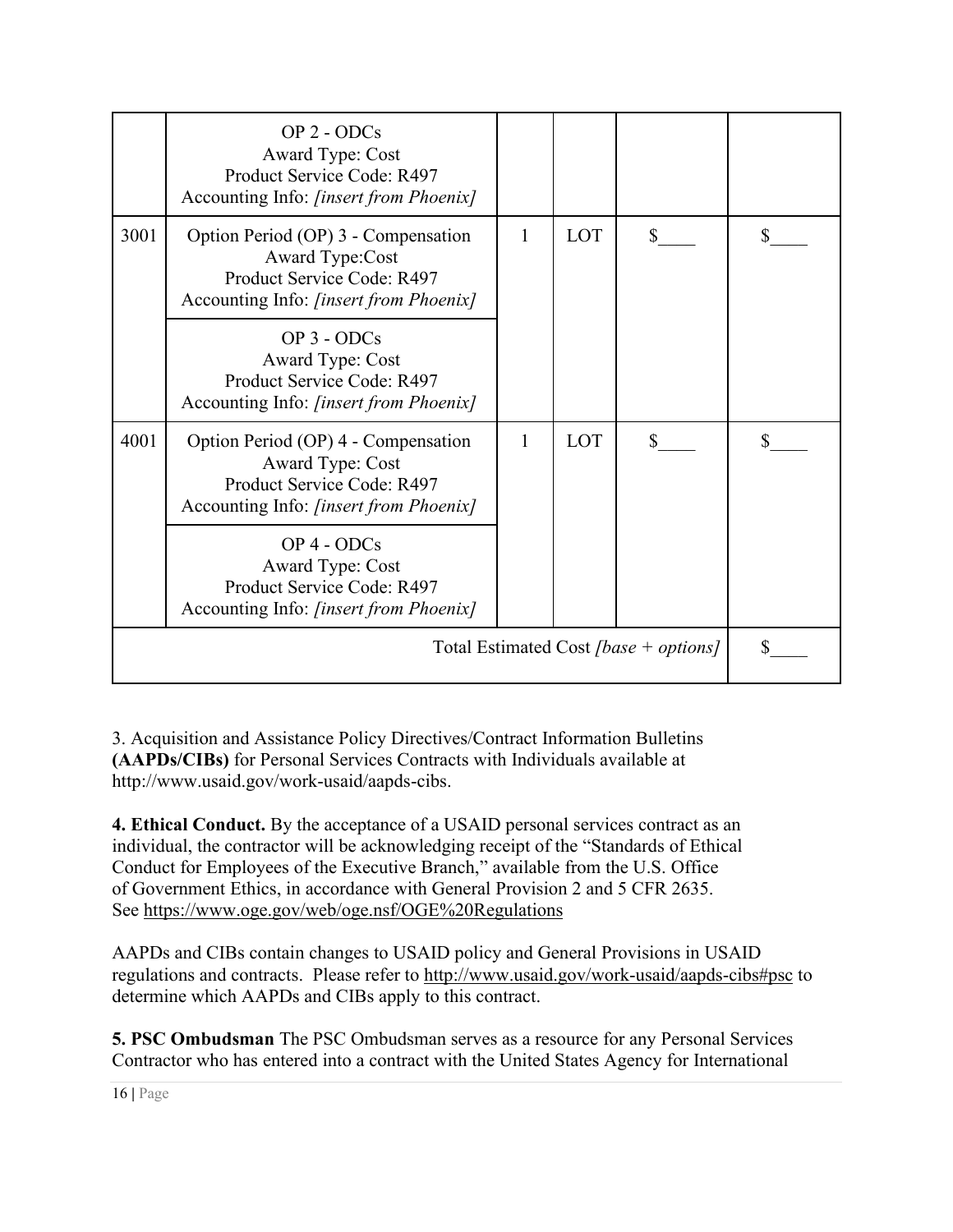Development and is available to provide clarity on their specific contract with the agency. Please visit our page for additional information: https://www.usaid.gov/workusaid/personal-servicecontracts-ombudsman7 The PSC Ombudsman may be contacted via: [PSCOmbudsman@usaid.gov.](mailto:PSCOmbudsman@usaid.gov)

# **AAPD 06-10 – PSC MEDICAL EXPENSE PAYMENT RESPONSIBILITY**

General Provision 28, MEDICAL EXPENSE PAYMENT RESPONSIBILITY (OCTOBER 2006)

(a) Definitions. Terms used in this General Provision are defined in 16 FAM 116 available at [http://www.state.gov/m/a/dir/regs/fam/16fam/index.htm.](http://www.state.gov/m/a/dir/regs/fam/16fam/index.htm) Note: Personal services contractors are not eligible to participate in the Federal Employees Health Programs.

(b) MEDICAL EVACUATION (MEDEVAC) SERVICES – Please see Attachment 2 to this solicitation for information on AAPD No. 18-02.

(c) When the contractor or eligible family member is covered by health insurance, that insurance is the primary payer for medical services provided to that contractor or eligible family member(s) both in the United States and abroad. The primary insurer's liability is determined by the terms, conditions, limitations, and exclusions of the insurance policy. When the contractor or eligible family member is not covered by health insurance, the contractor is the primary payer for the total amount of medical costs incurred and the U.S. Government has no payment obligation (see paragraph (f) of this provision).

(d) USAID serves as a secondary payer for medical expenses of the contractor and eligible family members who are covered by health insurance, where the following conditions are met:

(1) The illness, injury, or medical condition giving rise to the expense is incurred, caused, or materially aggravated while the eligible individual is stationed or assigned abroad;

(2) The illness, injury, or medical condition giving rise to the expense required or requires hospitalization and the expense is directly related to the treatment of such illness, injury, or medical condition, including obstetrical care; and

(3) The Office of Medical Services (M/MED) or a Foreign Service medical provider (FSMP) determines that the treatment is appropriate for, and directly related to, the illness, injury, or medical condition.

(e) The Mission Director may, on the advice of M/MED or an FSMP at post, authorize medical travel for the contractor or an eligible family member in accordance with the General Provision 10, Travel and Transportation Expenses (July 1993), section (i) entitled "Emergency and Irregular Travel and Transportation." In the event of a medical emergency, when time does not permit consultation, the Mission Director may issue a Travel Authorization Form or Medical Services Authorization Form DS-3067, provided that the FSMP or Post Medical Advisor (PMA) is notified as soon as possible following such an issuance. The contractor must promptly file a claim with his or her medevac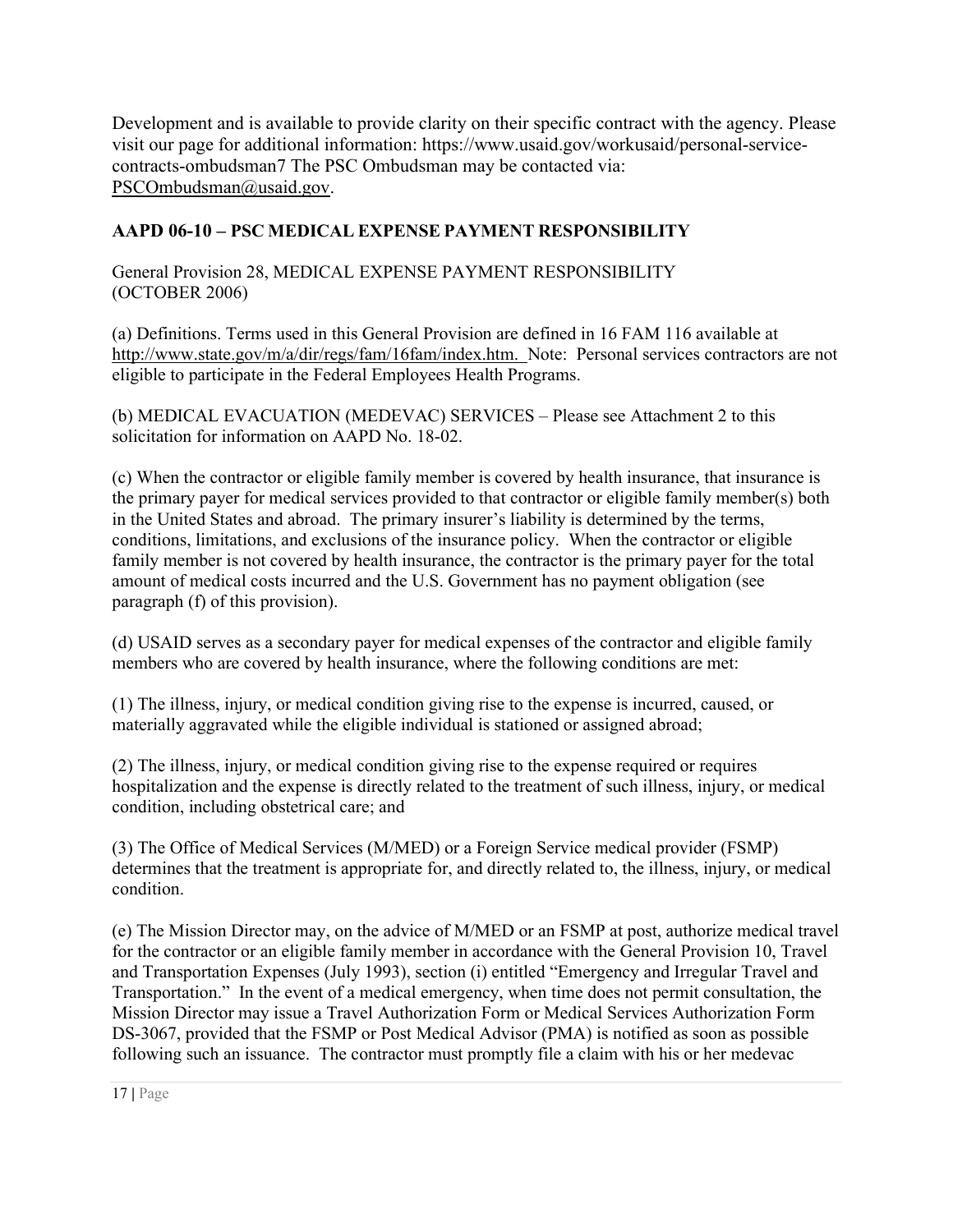insurance provider and repay to USAID any amount the medevac insurer pays for medical travel, up to the amount USAID paid under this section. The contractor must repay USAID for medical costs paid by the medevac insurer in accordance with sections (f) and (g) below. In order for medical travel to be an allowable cost under General Provision 10, the contractor must provide USAID written evidence that medevac insurance does not cover these medical travel costs.

(f) If the contractor or eligible family member is not covered by primary health insurance, the contractor is the primary payer for the total amount of medical costs incurred. In the event of a medical emergency, the Medical and Health Program may authorize issuance of Form DS-3067, Authorization for Medical Services for Employees and/or Dependents, to secure admission to a hospital located abroad for the uninsured contractor or eligible family member. In that case, the contractor will be required to reimburse USAID in full for funds advanced by USAID pursuant to the issuance of the authorization. The contractor may reimburse USAID directly or USAID may offset the cost from the contractor's invoice payments under this contract, any other contract the individual has with the U.S. Government, or through any other available debt collection mechanism.

(g) When USAID pays medical expenses (e.g., pursuant to Form DS-3067, Authorization for Medical Services for Employees and/or Dependents), repayment must be made to USAID either by insurance payment or directly by the contractor, except for the amount of such expenses USAID is obligated to pay under this provision. The Contracting Officer will determine the repayment amount in accordance with the terms of this provision and the policies and procedures for employees contained in 16 FAM 521. When USAID pays the medical expenses, including medical travel costs (see section (e) above), of an individual (either the contractor or an eligible family member) who is covered by insurance, that individual promptly must claim his or her benefits under any applicable insurance policy or policies. As soon as the individual receives the insurance payment, the contractor must reimburse USAID for the full amount that USAID paid on the individual's behalf or the repayment amount determined by the Contracting Officer in accordance with this paragraph, whichever is less. If an individual is not covered by insurance, the contractor must reimburse USAID for the entire amount of all medical expenses and any travel costs the contractor receives from his/her medevac provider.

(h) In the event that the contractor or eligible family member fails to recover insurance payments or transfer the amount of such payments to USAID within 90 days, USAID will take appropriate action to collect the payments due, unless such failure is for reasons beyond the control of the USPSC/dependent.

(i) Before departing post or terminating the contract, the contractor must settle all medical expense and medical travel costs. If the contractor is insured, he or she must provide proof to the Contracting Officer that those insurance claims have been submitted to the insurance carrier(s) and sign a repayment agreement to repay to USAID any amounts paid by the insurance carrier(s).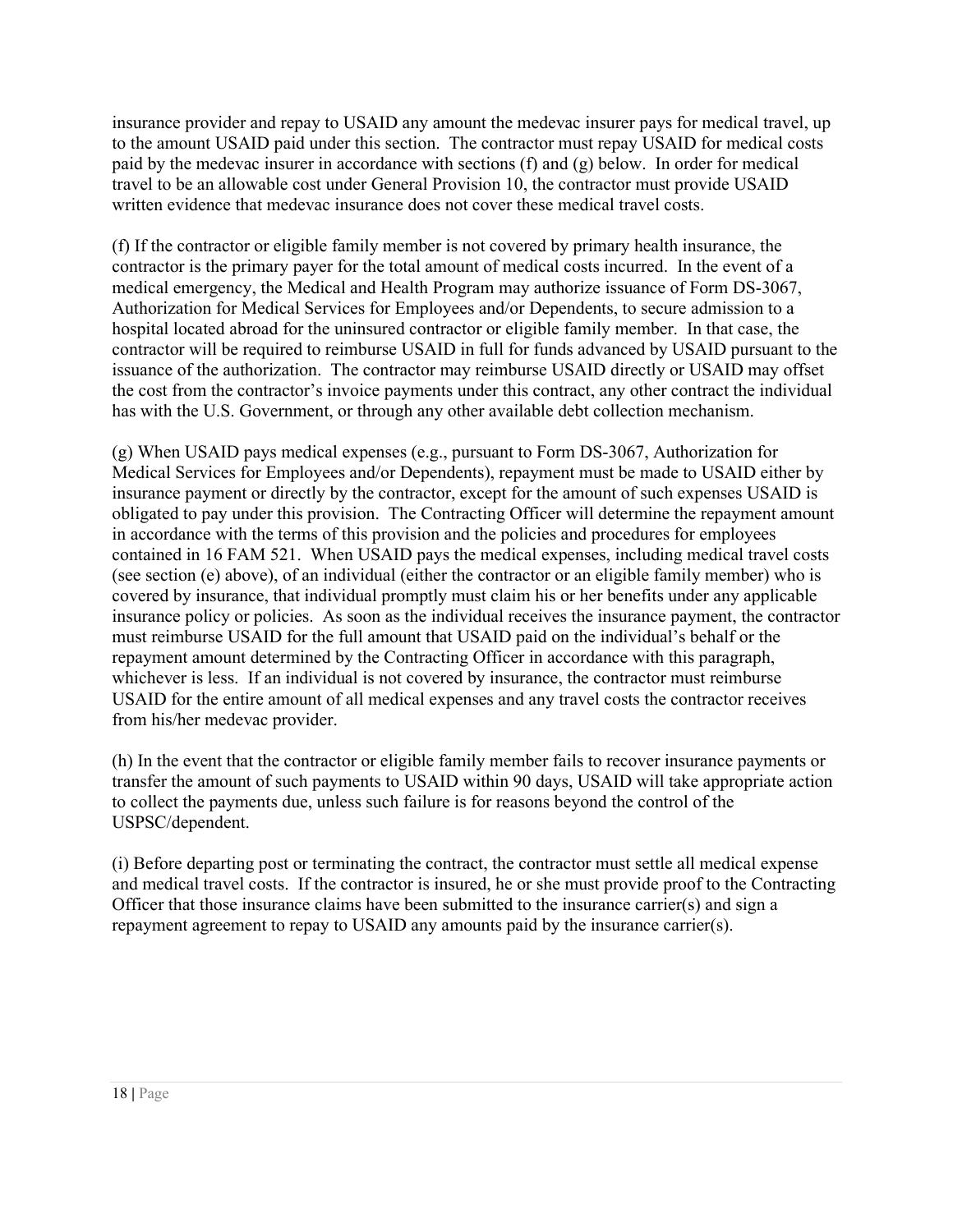# **ATTACHMENT II**

#### **Title 48 of the Code of Federal Regulations (CFR) Chapter 7. USAID Acquisition Regulation (AIDAR)**

#### **APPENDIX D – DIRECT USAID CONTRACTS WITH A U.S. CITIZEN OR A U.S. RESIDENT ALIEN FOR PERSONAL SERVICES ABROAD**

#### **GP 25. MEDICAL EVACUATION (MEDEVAC) SERVICES (DEC 2019)**

A contractor who is required to relocate abroad and accompanying eligible family members; or a contractor on official travel status abroad on temporary duty or training, will be provided Medevac services through the Department of State, Bureau of Medical Services, similar to that provided to U.S. Government employees in 16 FAM 300 Medical Travel. Medevac costs that will be covered by USAID include travel and per diem, but do not include medical care costs.

To be eligible for Medevac services covered by the Department of State Medevac program, the contractor and accompanying eligible family members must obtain and maintain international health insurance coverage in accordance with the clause of the contract entitled, "Insurance."

#### **GP 29. INCENTIVE AWARDS (DEC 2019)**

The contractor is eligible to receive certain monetary and non-monetary USAID incentive awards in accordance with the AIDAR and USAID internal policy.

#### **ATTACHMENT III**

#### **PERSONAL SERVICES CONTRACTS WITH INDIVIDUALS**

#### **PART 52—SOLICITATION PROVISIONS AND CONTRACT CLAUSES**

#### **Subpart 52.2—Text of Provisions and Clauses**

#### **52.223-99 Ensuring Adequate COVID-19 Safety Protocols for Federal Contractors, Alternate 70.**

#### **ENSURING ADEQUATE COVID-19 SAFETY PROTOCOLS FOR FEDERAL CONTRACTORS (OCT 2021)-Alternate 70 (OCT 2021) (M/OAA-DEV-FAR22-01c)**

**(a)** *Definition. As used in this clause -* 

*United States or its outlying areas means—* 

- (1) The fifty States;
- (2) The District of Columbia;